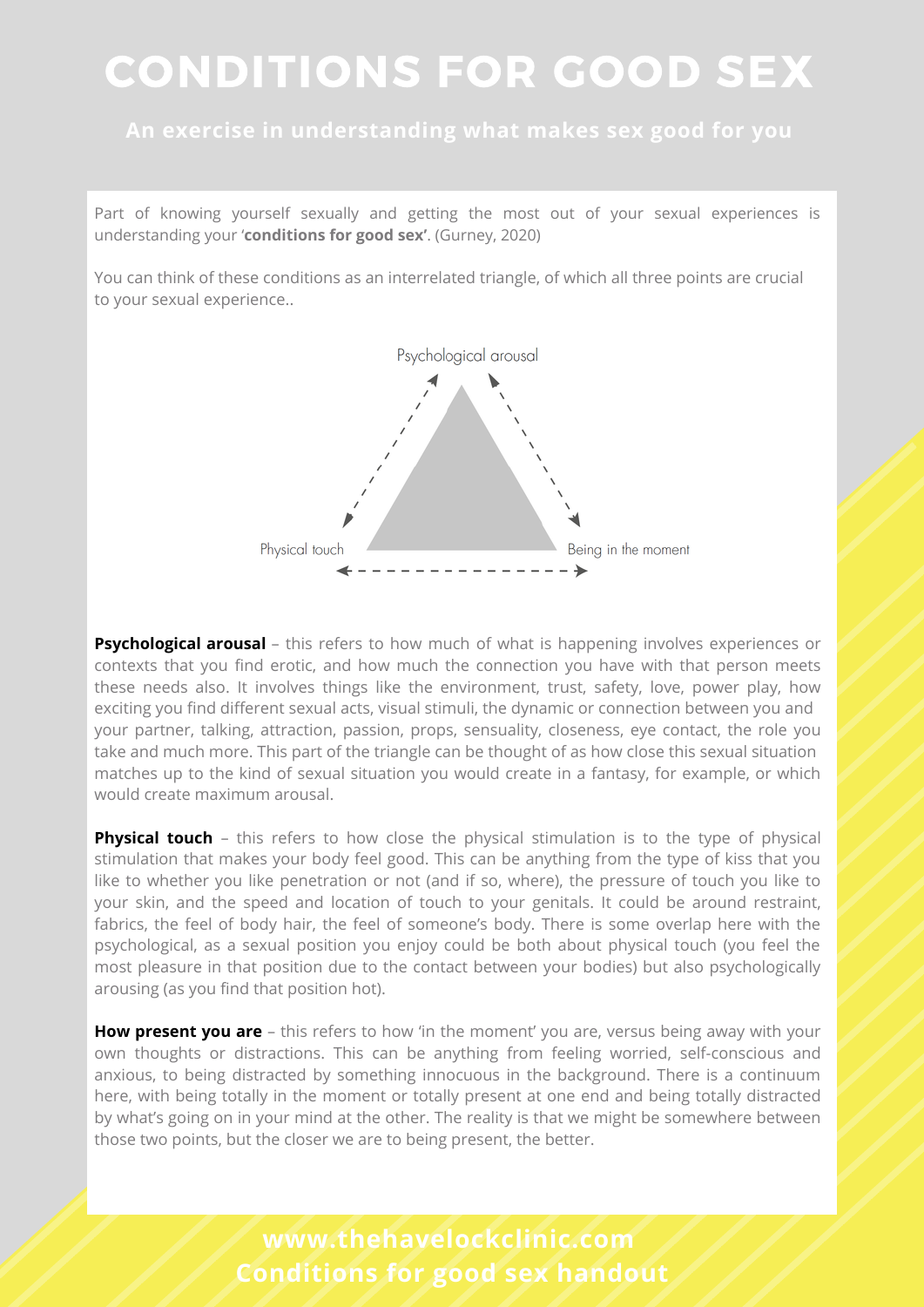**An exercise in understanding what makes sex good for you**

#### **'Conditions for good sex'**

We want each of these three factors to be as close to our ideal conditions as they can be, so *maximum eroticism through high levels of psychological arousal,* the most pleasurable *physical touch based on what we like*, and *being as present as we can be*. The content of each of these three aspects will be different for all of us, and it's this reason that it's impossible to be 'good at' sex, as you can never really know what someone else's conditions will be without asking or being told.

In this case, you might be good at talking about sex, or responding to feedback – both of which are great skills for sex – but the phrase 'good at sex' is a societal term which implies that there is a 'right' way to do sex that works for most people, and this is simply not the case.

If we feel really turned on (high psychological arousal), are receiving pleasurable physical touch and have a low level of distraction or worry (in the moment not in our heads), we are meeting our conditions for good sex and it's more likely that this sex will be pleasurable for us resulting in increased sensation, arousal, orgasm and desire.

Our conditions for good sex do not exist in isolation, of course, and there are additional external contexts which impact upon it, such as understanding what needs sex is meeting for us at any given time, negotiating and communicating what we want with someone else, and how much our conditions feel accepted or frowned upon by society, but we'll cover these another time.

However, without knowing what these primary conditions for each of us are in the first place, we are starting from a huge disadvantage when it comes to negotiating good sex with others. Hence this task to help you work this out for yourself.

An important aspect of understanding your own sexuality is recognizing that 'sex' is not just one thing, and the types of sex, the way you have sex, the pleasure you get from it and how it makes you feel about yourself and your relationship are all crucial factors in sexual satisfaction and desire.

'Sex' can mean any number of experiences day to day, year to year, or relationship to relationship, and it's important to understand what types of 'sex' are good for you and in what contexts. You can see this reflection as looking inwards at your own sexuality before we can consider how your sexuality fits with anyone else's, as it's essential to have a clear understanding of how your own sexuality operates before you can expect it to dovetail optimally with a partner's.

**Let's get started!**

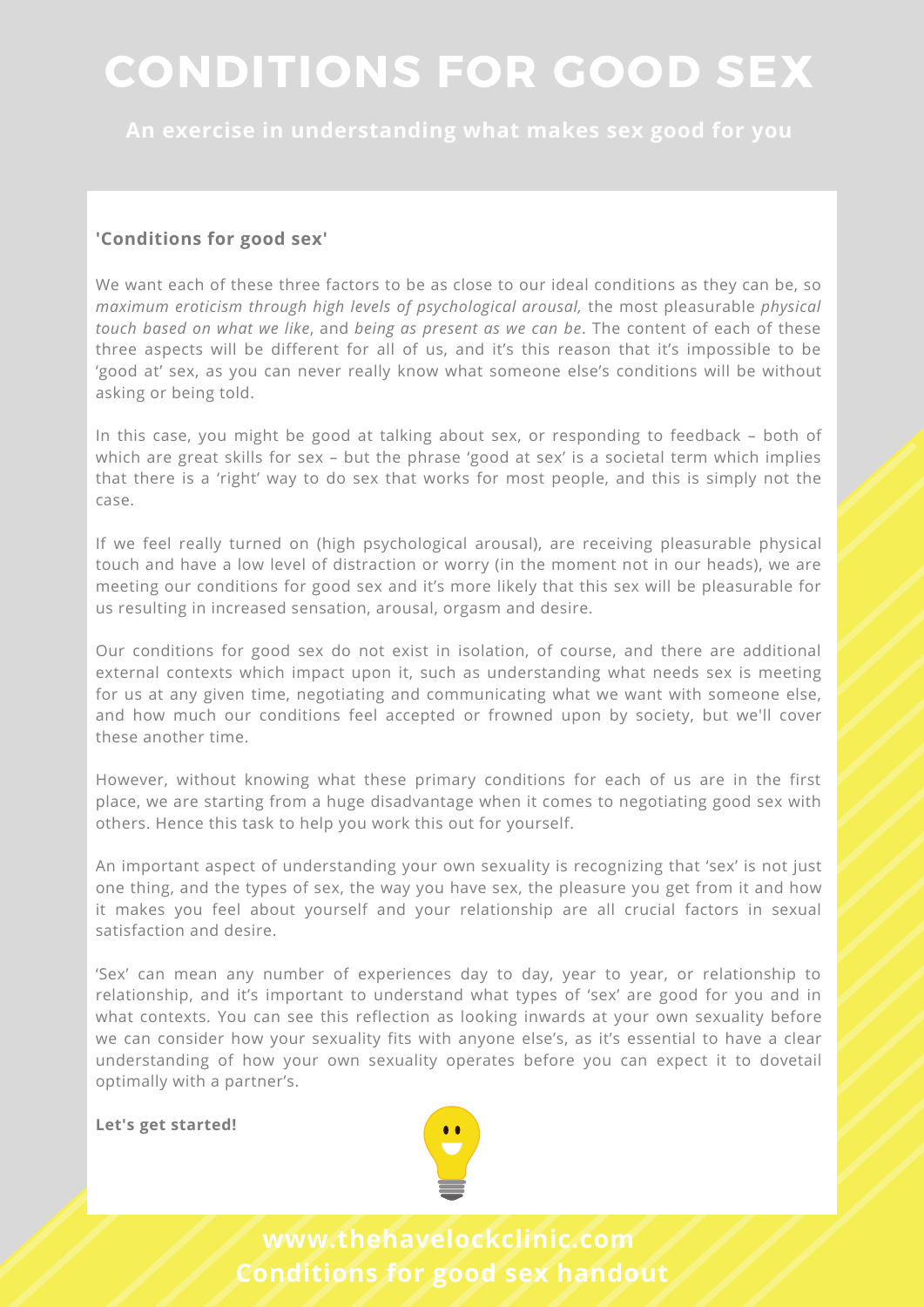**An exercise in understanding what makes sex good for you**

#### **Understanding your own conditions for good sex**

We use this conditions for good sex triangle as a starting point in therapy, to help people get a basic understanding of which elements of their sex life are going well and which need further attention. We spend some time on each of the three aspects, writing the *c*onditions that the person feels are important for them for psychological arousal and physical touch, and rating them according to how *clos*e they are to where they would like them to be in their most recent sexual encounters. We then spend some time considering indicators that they are in the moment, such as a feeling of transcendence or being completely absorbed in sensation or a partner's body to the exclusion of all else, or the types of thoughts or distractions that they find themselves plagued by.

You can use the 'conditions' triangle to reflect and make sense of your sex life currently. Sometimes your might discover that your physical needs aren't being met, as your partner(s) don't know what your like (or do know, but just don't do it). Sometimes people discover that they don't feel safe to let themselves go with the person they are with. Other times people realise that the environment they are mostly having sex in is deeply unerotic or distracting. Often, people find that their mind is elsewhere, and without your brain involved, sex can feel like you're going through the motions.

Mapping out this 'conditions' triangle once for partnered sex, and once for masturbation, can also be really eye-opening, as it becomes apparent how much having difficulty being in the moment, or getting the touch that works best for you, may be with partners only. This might be, for example, because sex with someone else is full of distracting thoughts about being judged. Or perhaps psychological arousal is at its highest with a partner as opposed to masturbation, as you struggle to generate fantasy or recall hot memories alone and feel you need the presence of someone else to be really turned on?

There are no rights and wrongs with the preferences that people have, and all (consensual) sexual preferences and expression are valid. Also, this conditions for good sex triangle must be seen as a snapshot in time, rather than a template for life, as our sexual preferences, wants, needs and confidence are in constant flux. For this reason, if you would like to have a go at mapping this out for yourself, I would suggest you repeat the exercise periodically, as your needs and wants will change. You can use it to reflect on how much of the time your conditions for good sex are met both when you're alone (solo sex) and when you are with a partner.

#### **Getting started**

Draw a triangle on a large piece of paper and write the three headers 'psychological arousal', 'physical touch' and 'being present' on each point. Think back to the three best and three worst sexual experiences you have had with another person, and try to recall everything about these experiences that made them great (or not) for you in order to help you fill in each section.

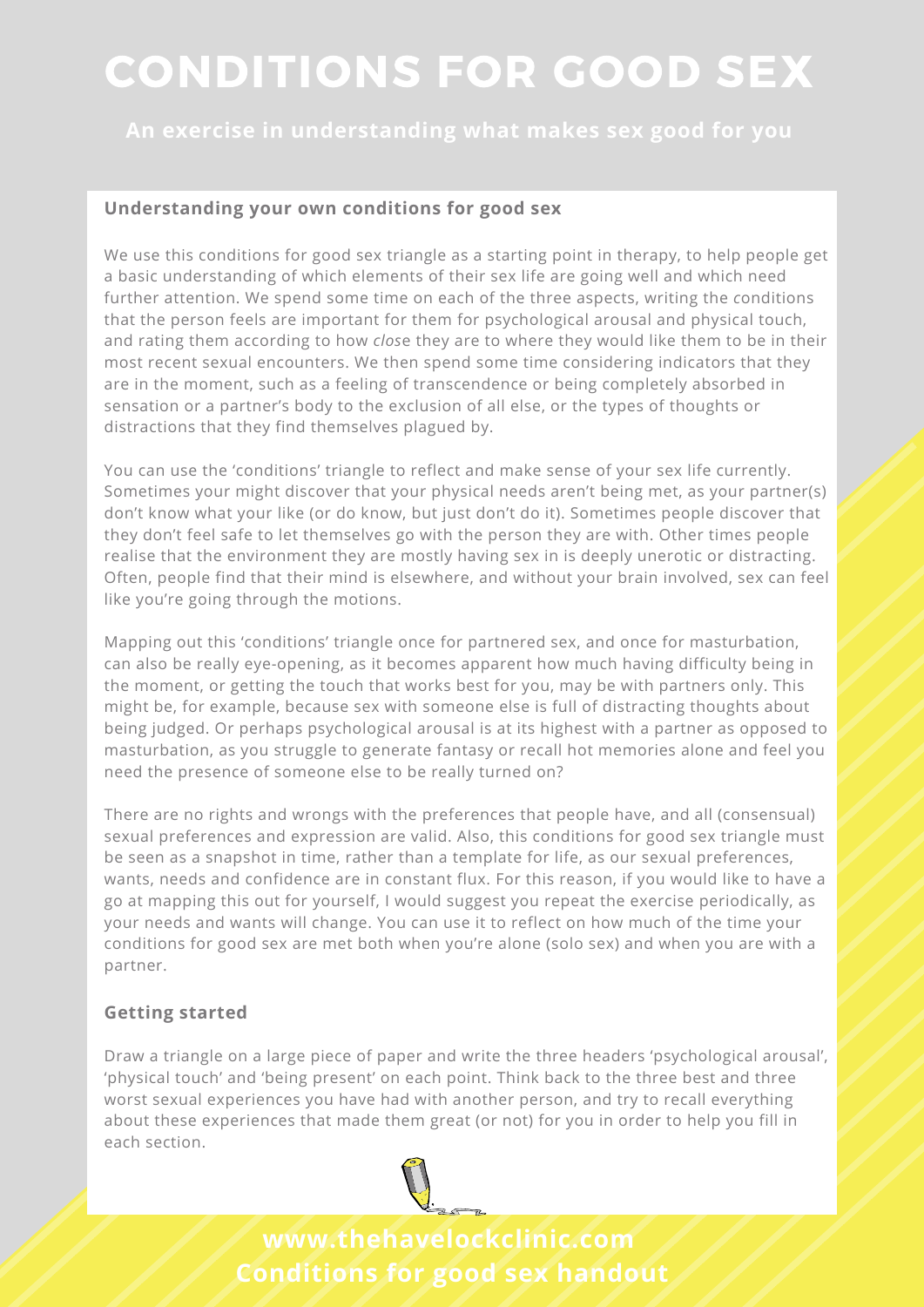#### **An exercise in understanding what makes sex good for you**

After you have done this, add to each aspect of the triangle anything you have not experienced in real life but feel you would like, as well as anything which works for you during masturbation, but less so with a partner. Try to make sure you have a good number of points under each.



Below is a series of prompts which may help, though there is so much variety in conditions for good sex that you should not be constrained by this list when coming up with your own.

-**Feeling in sync with the other person -Being able to ask for what you want -Tension/build-up/erotic charge/suspense -Making/hearing noise -Sexual talk -Visual cues like watching hips thrusting, seeing biceps rhythmically moving, seeing wetness, seeing body parts that are attractive -Eye contact -Environmental factors: lighting, music, surroundings, textures -Body confidence -Intimacy -Having sex with more than one person -Playing with power -Playing with restraint or pain -Biting -Pushing boundaries -Types of touch: gentle, firm, grabbing, slapping, stroking, -Types of kissing and places you like to be kissed -Taking control /relinquishing control -Positions (not just sexual positions – positions you like to be in for kissing, for example) -Sex acts (giving or receiving oral sex, fingers inside vagina/anus, rimming, penetrative vaginal/anal sex, rubbing bodies up close together, etc) -How you like to feel about yourself/see yourself during sex -How you like to experience the other person and how they act during sex -Attraction to the person -Animalistic/passionate sex -Feeling free/alive/spiritual**